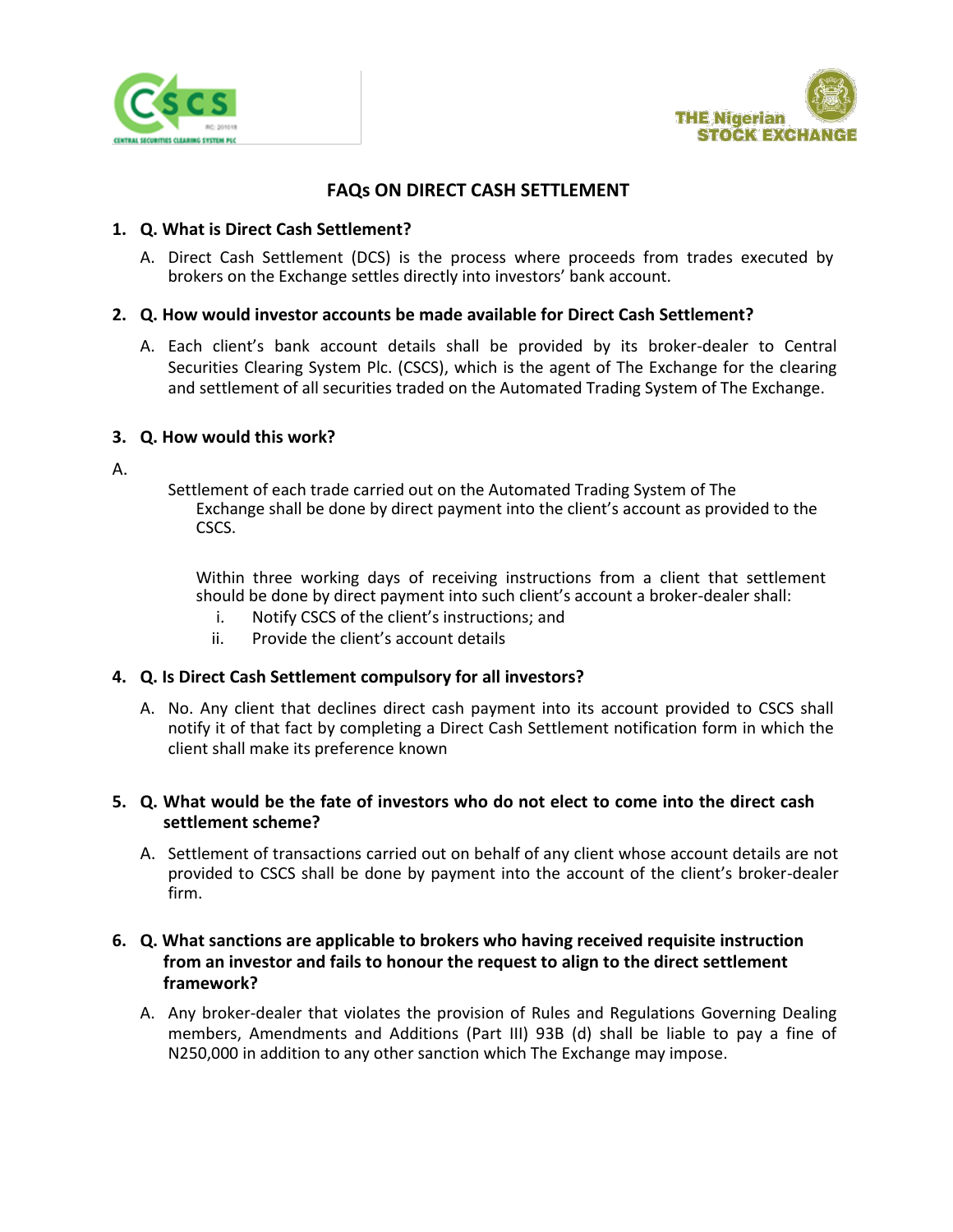# **7. Q. How would BVN affect the account opening process and KYC structure for brokers?**

A. Brokers would need to incorporate BVN validation as part of the KYC requirement.

# **8. Q. What is the process of disengaging the Service?**

A. The investor is expected to make a formal request through his/her broker to CSCS Plc.

# **9. Q. How do Brokers handle Managed Accounts under Direct Settlement**

A. Brokers will continue to receive proceeds of sales arising from Managed Accounts

### **10. Q. How will Nominal transfers be treated under the Direct Settlement regime**

A. Nominal transfers will be treated using the 'Off Market' window. Approval from NSE is forwarded to CSCS to effect the transfer once the administrative processes have been duly completed.

### **11. Q. How will foreign investors be treated in the DS regime**

A. The Brokers' cash account will continue to receive the proceeds for onward transmission to the foreign investors unless they opt for Direct Cash Settlement by providing details of their local bank account.

# **12. Q. Explain how cross deals will be treated under DCS**

A. Cross deals are like any other transaction, the proceed of sales will be credited to the Seller

as per their DCS status.

#### **13. Q. How will the Brokers' discounts to clients be handled**

The broker will receive full Brokerage commission (currently 1.35%) and settle their client accounts with respect to any other additional discounts agreed with the client at T+3.

#### **14. Q. In the event of earlier indebtedness to a Broker by a client, what happens?**

The broker should communicate such indebtedness to the CSCS with proof and copy the client, with a request to route the proceeds of the sales up to the amount owed to the broker, to the broker's account.

#### **15. Q. What is the process for account validation**

A. The investor submits bank account details to their Broker with their BVN, the Broker validates the BVN through the NIBSS portal, then the Broker submits to CSCS the validated clients. CSCS then validates the bank account details with the respective banks or through NIBSS portal and update its database with the validated information.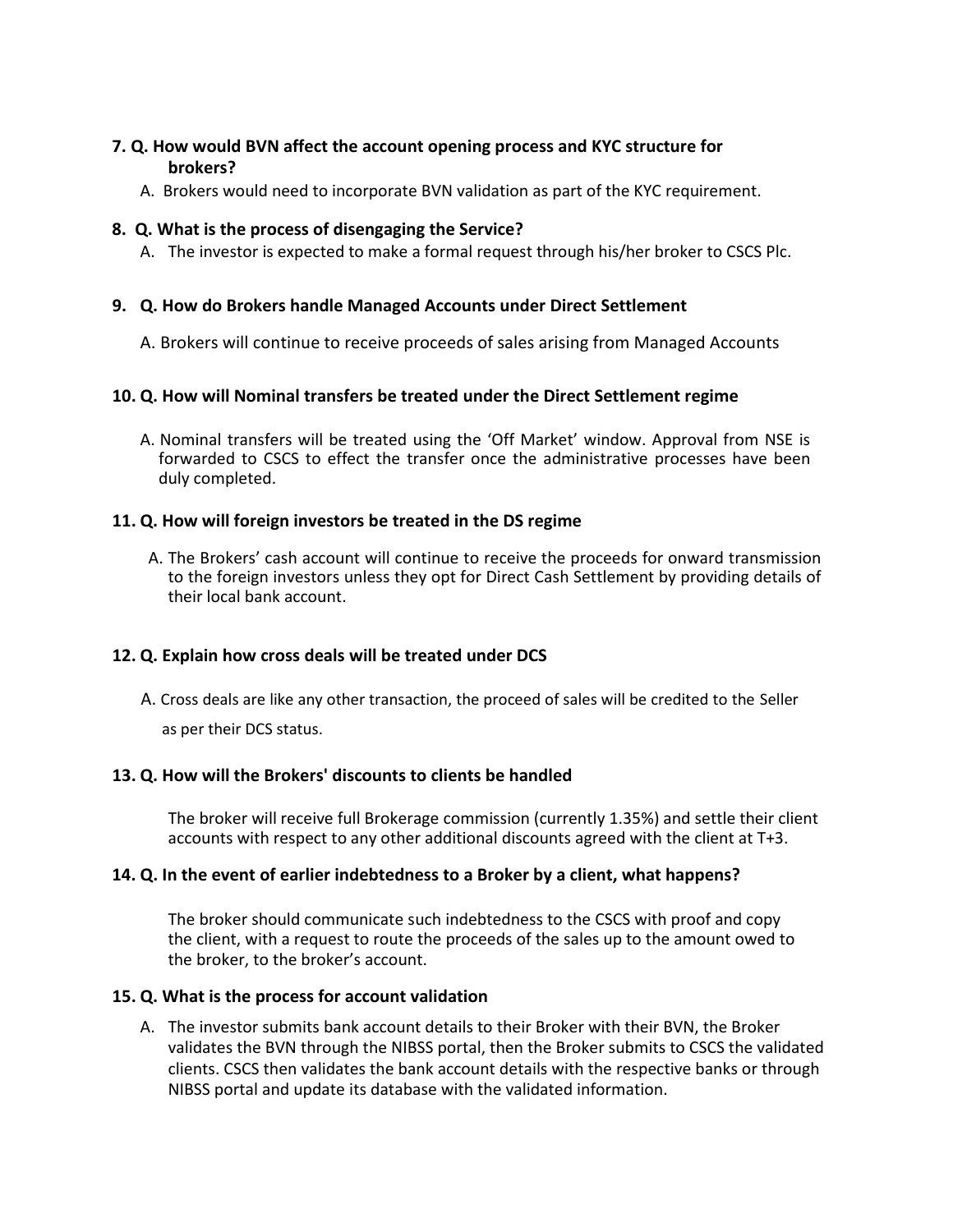### **16.** Q. **How will the investors know their obligations and rights under DCS**

A. Such shall be made known through an awareness campaign spearheaded by the Securities and Exchanges Commission, The Nigerian Stock Exchange and the CSCS.

#### **18. Q. When does DCS Commence?**

A. DCS commenced on 4th January 2016. Clients who want to apply for DCS can contact their brokers and opt for DCS by completing a DCS Application Form

#### **19. Q. When will the Exchange commence the application of Rule 93(A)**

A. The Exchange recognizes that dealing firms will require time to come up to speed with the process and will commence the application of the rules by 1st March 2016.

#### **20. Q. How would Brokers access the NIBSS Portal?**

**A.** To access the NIBSS portal brokers are to send an email to **[bvnoperations@nibss-plc.com.ng](mailto:bvnoperations@nibss-plc.com)** indicating the identity of their two Systems Administrators and copying **ofadairo@nibssplc.com.ng**

### **21. Q. Is there any fee attached to accessing NIBSS portal? If yes, how much?**

A. Yes. N50, per validation.

#### **22. Q. Who is responsible for the payment in 21 above?**

- A. The investor whose BVN is being validated (Brokers will pay and debit Clients for it).
- **23. Q. How would the validation fee of N50 be remitted to NIBSS by the Broker?**
	- A. The NIBSS validation portal has a window for input of Broker's Bank Account Number which would be debited for successful validation.

# **24. Q. It was stated in the rule that clients that are not interested should complete a Direct Cash Settlement notification form in which the client shall make his preference known. How can this form be accessed?**

A. *The form, process flow and updated FAQs are accessible via the link below:* [http://www.nse.com.ng/mediacenter/pressreleases/PublishingImages/P](http://www.nse.com.ng/mediacenter/pressreleases/PublishingImages/Pages/SEC-NSE-Commence-Direct-Cash-Settlement/INVESTOR%27S%20BANK%20ACCOUNT%20UPDATE%20FORM.PDF) [ages/SEC-NSE-Commence-Direct-Cash-](http://www.nse.com.ng/mediacenter/pressreleases/PublishingImages/Pages/SEC-NSE-Commence-Direct-Cash-Settlement/INVESTOR%27S%20BANK%20ACCOUNT%20UPDATE%20FORM.PDF)[Settlement/INVESTOR%27S%20BANK%20ACCOUNT%20UPDATE%20FOR](http://www.nse.com.ng/mediacenter/pressreleases/PublishingImages/Pages/SEC-NSE-Commence-Direct-Cash-Settlement/INVESTOR%27S%20BANK%20ACCOUNT%20UPDATE%20FORM.PDF) [M.PDF](http://www.nse.com.ng/mediacenter/pressreleases/PublishingImages/Pages/SEC-NSE-Commence-Direct-Cash-Settlement/INVESTOR%27S%20BANK%20ACCOUNT%20UPDATE%20FORM.PDF)